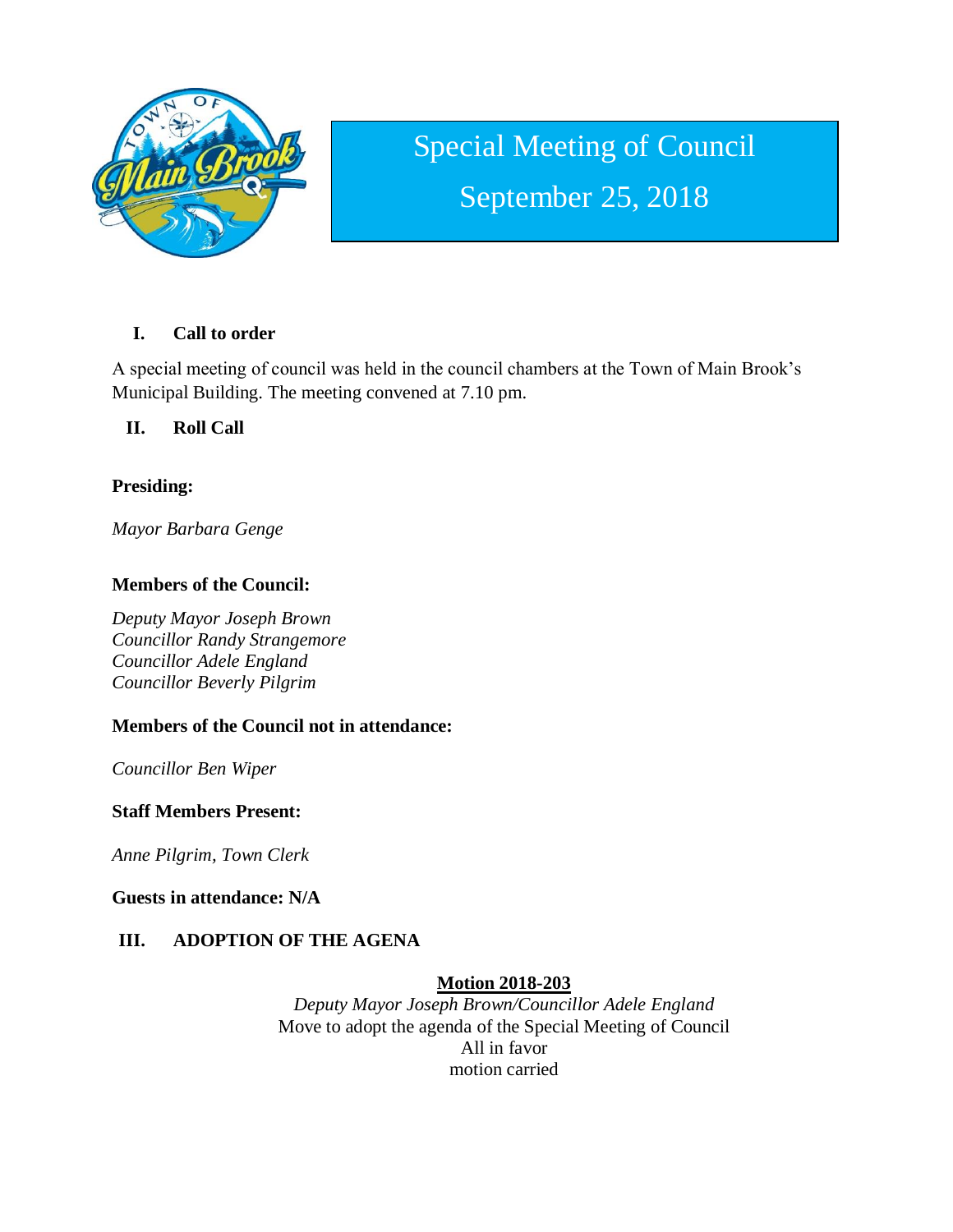#### **JCP – Mayor Genge and Councillors approved positions for the project for 40 hours per weeks with ½ hour lunch break, at rates and individuals as follows;**

Adele England and Beverly Pilgrim were excused from the room for discussion.

**Supervisors:** Tim Pynn and Dennis Stevens at \$524.00 per week **Semi-Skilled:** Theresa McGrath, Beverly Pilgrim, Leonard Clark, Adele England, at \$497.00 per week (Adele England will be doing officer duties as needed and making up her 3 ½ hours in the evening before 8:00 pm) **General Labour:** Lester Gaulton, Tina Coates, Jason Coates, Sherry Reid at \$477.00 per week

There are no concerns noted with the JCP program for Council members Adele England and Beverly Pilgrim working on the project.

The Town Clerk is to notify workers to start on October 1, 2018

**Take Charge NL –** will not fund the Heat Pump. We are waiting for a new quote from Bradley Genge without the Heat Pump.

**Special Assistance Fund** – Council agreed to use quotes from Samson and Ben Wiper for booster

#### **Motion 2018-204**

Mayor Genge/Adele England motioned to use Samson for Water Flow Meter and Pressure Valve and Skinny Pig for the Cell Booster All in favor Motion Carried

**Public Procurement Act** – Salt and Sand Truck Invitation to Tender

#### **Motion 2018-205**

Deputy Mayor Joseph Brown /Councillor Beverly Pilgrim Motioned to publish the Invitation to Tender in Local Newspapers All in favor Motion Carried